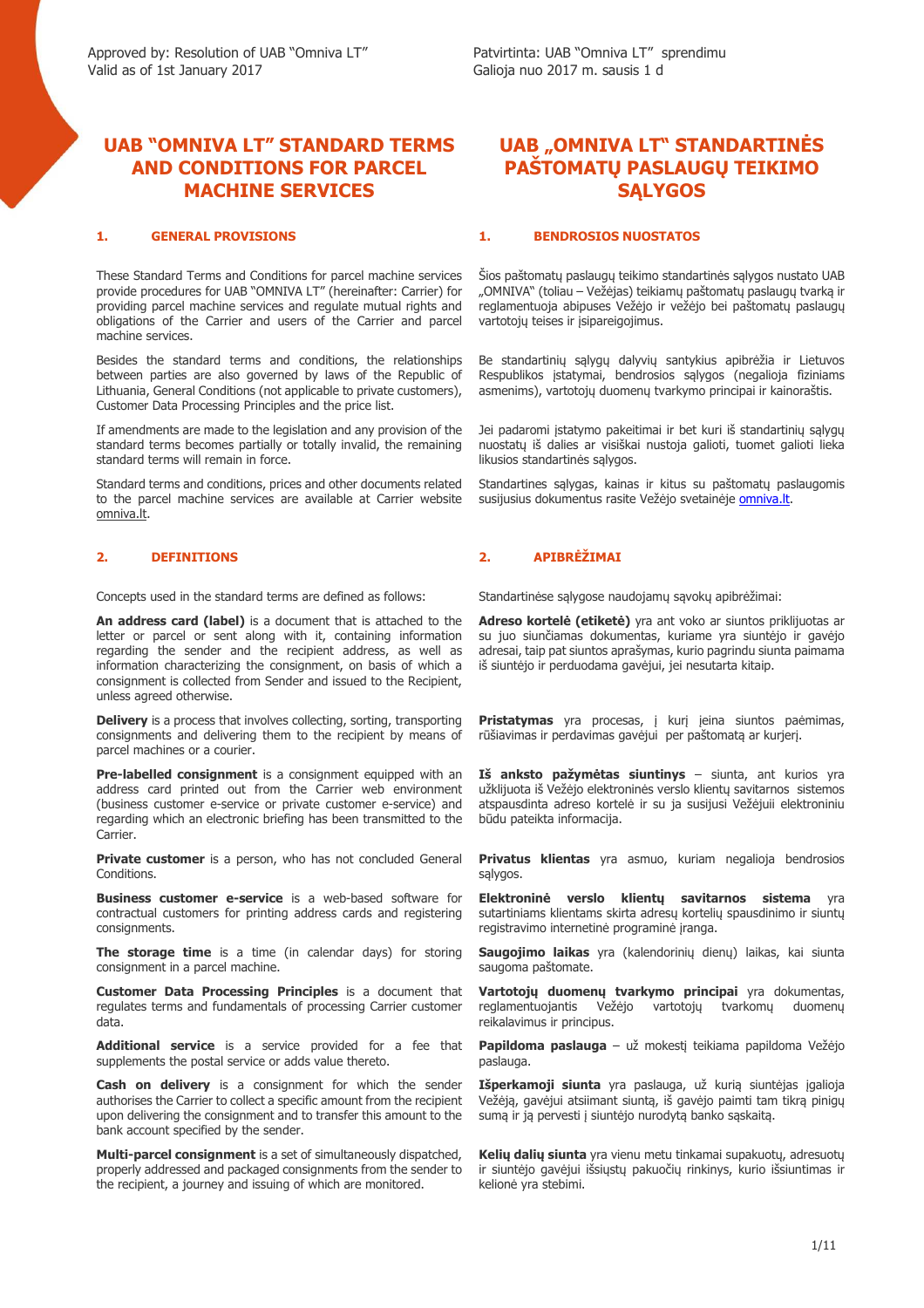**Parcel machine consignment (hereinafter: consignment)** is a properly addressed, packaged and delivered from the sender to the recipient item or items, which is accepted and/or issued from a parcel machine and a journey and issuing of which are monitored.

**Parcel machine consignment arrival notification** (hereinafter: consignment arrival notification) is a notification sent to the recipient on arrival of a consignment and the place of issuing thereof. The consignment arrival notification shall be delivered to the recipient by SMS and/or an e-mail.

**Postal worker** (including **Courier**) is an employee of the Carrier or a person providing parcel machines services or fulfilling assignments on behalf of the Carrier.

**Distribution centre** is a permanent place of activity of the Carrier, where to business customer can hand over consignments.

**Parcel machine** is a device with fixed location, which allows to accept consignments from the sender and issue them to the recipient.

**Size S** is a size on a basis of which a postage is calculated, the minimum measures of which 9 cm (width)\*14 cm (length)\*2 cm (thickness) and-maximum measures are 9 cm (height)  $*38$  cm (width)\*64 cm (length) with the real weight not exceeding 30 kg.

**Size M** is a size on a basis of which a postage is calculated, with maximum measures of 19 cm (height)\*38 cm (width)\*64 cm (length) and the real weight not exceeding 30 kg.

**Size L** is a size on a basis of which a postage is calculated, with maximum measures of 39 cm (height)\*38 cm (width)\*64 cm (length) and the real weight not exceeding 30 kg.

**The recipient** is a person to whom or to whose address the postal item is to be delivered.

**The sender** is a person who is responsible for the contents of the postal item, and on behalf of whom and in whose name the postal item is transferred to the Carrier for delivery.

**Return code** is a code of six digits contained in the consignment arrival notification, which allows to return consignment to the sender by means of a parcel machine.

**Working days** within the context of these standard terms are all the days of the week except for Saturdays, Sundays and public holidays.

**Door code** is a code of six digits contained in the consignment arrival notification, which opens the door to the locker with the consignment of the recipient inside.

**General Conditions** are general conditions of Carrier service contracts, establishing fundamentals of relationship between the Carrier and legal persons and general conditions for performing the contract concluded between the parties. General conditions apply to all contracts concluded between the Carrier and the sender.

**Business customer** is a person who has concluded General Conditions with the Carrier.

- Parcel machine services are provided for both physical and legal persons.
- Multi-parcel shipments are not applicable to parcel machine services. Every separately package shipment is deemed a separate shipment, and forwarding it to the

**Paštomatų siunta** (toliau – siunta) yra tinkamai adresuota, supakuota ir iš siuntėjo pristatyta gavėjui pakuotė arba pakuotės, kurių priėmimas ir/arba išsiuntimas iš paštomato ir kurių kelionė ir išdavimas yra stebimi.

**Paštomatų siuntos gavimo informavimas** (toliau – siuntos gavimo informavimas) yra gavėjui siunčiamas pranešimas apie siuntos gavimą ir jos išdavimo vietą. Apie siuntos gavimą bus pranešta SMS žinute ir/arba elektroniniu paštu.

**Pašto darbuotojas** (įskaitant kurjerį) yra Vežėjo darbuotojas arba paštomatų paslaugas teikiantis ar užsakymus vykdantis asmuo.

**Rūšiavimo centras** yra nuolatinė Vežėjo veiklos vieta, kurioje verslo klientas gali atiduoti siuntas.

**Paštomatas** (toliau ir – siuntų terminalas) yra fiksuotoje vietoje esantis aparatas, priimantis siuntas iš siuntėjo ir jas išduodantis gavėjui.

**S dydis** yra dydis, pagal kurį skaičiuojama siuntimo kaina; jo minimalus dydis yra 9 cm (plotis)x14 cm (ilgis)x2 cm (storis), maksimalus dydis yra 9 cm (aukštis)x38 cm (plotis)x64 cm (ilgis), o realus svoris neviršija 30 kg.

**M dydis** yra dydis, pagal kurį skaičiuojama siuntimo kaina; jo maksimalus dydis yra 19 cm (aukštis)x38 cm (plotis)x64 cm (ilgis), o realus svoris neviršija 30 kg.

**L dydis** yra dydis, pagal kurį skaičiuojama siuntimo kaina; jo maksimalus dydis yra 39 cm (aukštis)x38 cm (plotis)x64 cm (ilgis), o realus svoris neviršija 30 kg.

**Gavėjas** yra asmuo, kuriam ar kurio adresu pristatoma pašto siunta.

**Siuntėjas** yra asmuo, atsakingas už pašto siuntos turinį ir kurio vardu pašto siunta perduodama Vežėjui siuntimui.

**Grąžinimo kodas** yra šešių skaičių kodas, esantis siuntos gavimo pranešime ir leidžiantis grąžinti siuntą siuntėjui per paštomatą.

**Darbo dienos** standartinių sąlygų kontekste yra visos dienos, išskyrus šeštadienius, sekmadienius ir valstybines šventes.

**Durelių kodas** yra šešių skaičių kodas, esantis siuntos gavimo pranešime ir leidžiantis atidaryti paštomato, kuriame yra gavėjo siunta, dureles.

**Bendrosios sąlygos** yra bendrosios Vežėjo paslaugų teikimo sutarčių sąlygos, nustatančios Vežėjo ir juridinių asmenų santykių principus bei bendrąsias šalių sudarytos sutarties vykdymo sąlygas. Bendrosios sąlygos galioja visoms Vežėjo ir siuntėjo sudarytoms sutartims.

**Verslo klientas** yra asmuo, pasirašęs bendrąsias Vežėjo sąlygas.

### **3. TERMS OF SERVICE 3. PAŠTOMATŲ PASLAUGŲ TEIKIMO SĄLYGOS**

### 3.1 **Types of parcel machine services** 3.1 **Teikiamų paštomatų paslaugų rūšys**

- Paštomatu paslaugos teikiamos ir fiziniams, ir juridiniams asmenims.
- Paštomatų paslaugos netaikomos keleto paketų siuntoms. Kiekviena atskira pakuotė siunta laikoma atskira siunta ir jos siuntimas Gavėjui apmokestinmas pagal siuntos dydį (S,M,L dydis)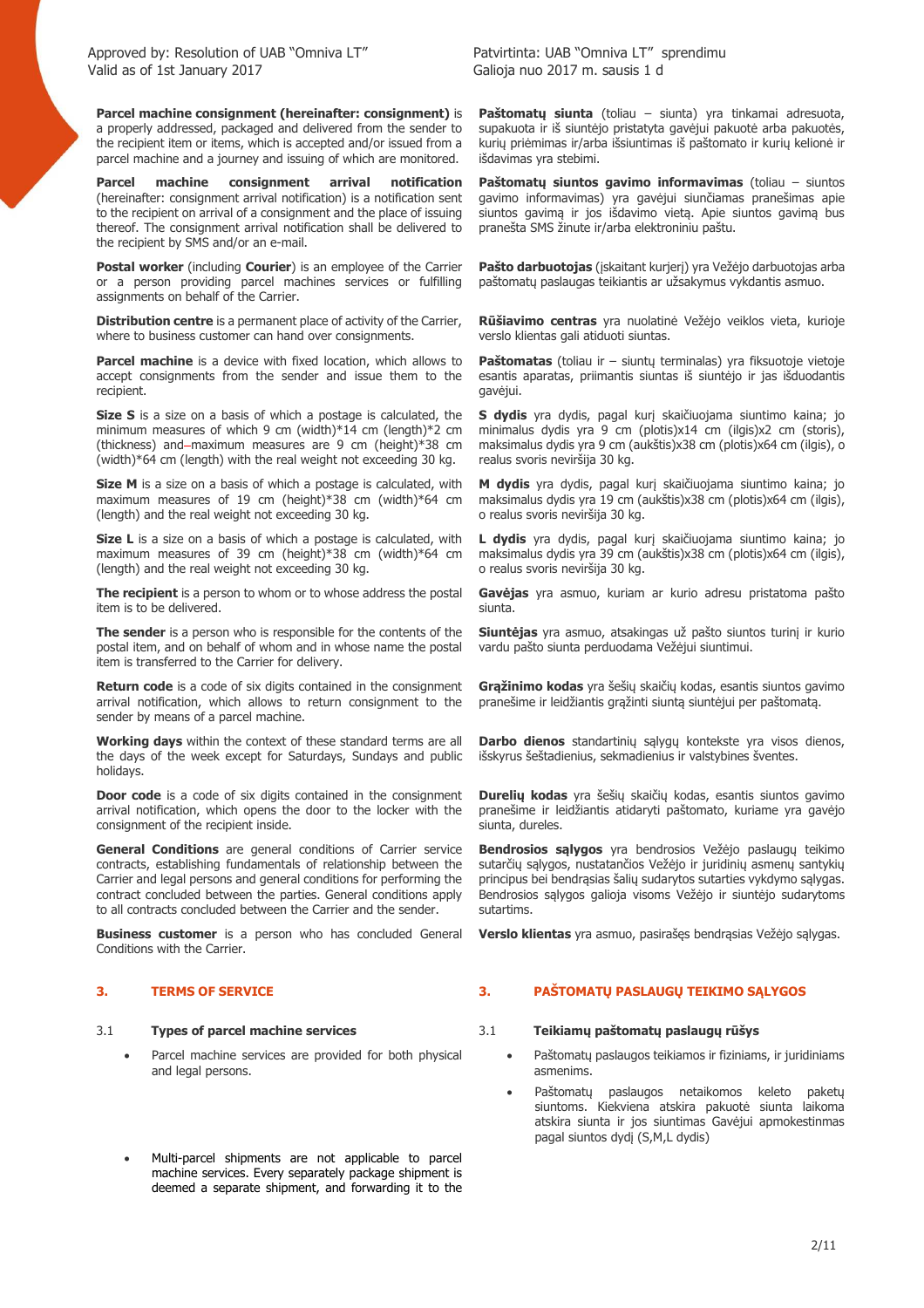Receiver is charged according to the size of the shipment (size S, M, L).

- 3.1.1 **"Parcel machine service"** is a parcel machine service where the sender inserts the consignment into a parcel machine in the Republic of Lithuania and it is issued to the recipient from a parcel machine in the Republic of Lithuania, Republic of Latvia or Republic of Estonia.
	- Consignment will be available to the recipient according to delivery schedule set out on the website **omniva.lt**: loading and emptying of parcel machines takes place in accordance with the timetable of loading and emptying of parcel machines. The table is available on our website omniva.lt.
	- The recipient will be notified about arrival and location of the parcel by SMS containing a door code necessary for opening the locker. If the sender provides recipient´s email address, an additional notification will be sent by email.
	- The storage time of the parcel in a parcel machine is 7 (seven) calendar days.
	- If the parcel is not picked up from a parcel machine within named storage time, it will be returned to the sender, who is obligated to pay the cost of the parcel return. In case the additional service "Paid by receiver" was used, the sender has to pay on return both original delivery fee and return fee, plus the storage fee.
- 3.1.2 **"Parcel machine courier delivery"** is a parcel machine service where the sender inserts the consignment into a parcel machine in the Republic of Lithuania and it is issued by a courier to a recipient in the Republic of Lithuania, the Republic of Latvia, the Republic of Estonia or to other countries listed in the Pricelist.
	- Speed of delivery depends on destination country and region. Additional information about the speed of delivery can be found on the website of Carrier at omniva.lt.
	- Private customer's shipments are delivered to the door of the recipients residence or location. In the Republic of Latvia, Lithuania and Estonia the time of delivery is agreed by phone or a text message. Business customer´s consignments will be delivered to the door of the recipient´s residence or location without a prior phone call.
	- Courier delivery is available everywhere in the Republic of Lithuania, the Republic of Latvia and the Republic of Estonia.
	- A consignment that could not be delivered to the recipient will be directed to the parcel machine or local distribution centre where it will be available for collecting for 7 calendar days. Once the deadline has passed, the item will be returned to the sender and the Carrier has the right to charge the sender a fee for the return. In case the additional service "Paid by receiver" was used, the sender has to pay on return both original delivery fee and return fee, plus the storage fee.
- 3.1.3 **"Parcel machine courier pick-up"** is a parcel machine service where the sender´s consignment is collected by the courier in the Republic of Lithuania and it is issued to the recipient from a parcel machine in the Republic of Lithuania, the Republic of Latvia or the Republic of Estonia.
	- Consignment will be available to the recipient according to delivery schedule set out on the website omniva.lt: loading and emptying of parcel machines takes place in accordance with the timetable of loading and emptying of parcel machines. The table is available on Carrier website omniva.lt.
- 3.1.1 **"Paštomatų paslauga"** yra paštomatų paslauga, kai siuntėjas nuneša siuntą į paštomatą Lietuvos Respublikoje, o gavėjas siuntą atsiima iš paštomato Lietuvos Respublikoje, Latvijos Respublikoje arba Estijos Respublikoje.
	- Siuntą gavėjas galės atsiimti pagal svetainėje omniva.lt nustatytą pristatymo grafiką: paštomatų siuntų pristatymas ir surinkimas vyksta pagal paštomatų siuntų pristatymo ir surinkimo tvarkaraštį. Tvarkaraštis yra Vežėjo paslaugų svetainėje omniva.lt.
	- Gavėjui apie siuntos atsiuntimą ir gavimo vietą bus pranešama SMS žinute, kurioje bus durelių kodas, būtinas paštomato skyriaus atidarymui. Jei siuntėjas nurodo gavėjo elektroninį paštą, papildomas pranešimas bus išsiųstas elektroniniu paštu.
	- Siunta paštomate laikoma 7 (septynias) kalendorines dienas.
	- Jei siunta neatsiimama iš paštomato per nurodytą saugojimo laiką, ji bus grąžinta siuntėjui, kuris turės sumokėti siuntos grąžinimo kainą.
- 3.1.2 **"Paštomatas pristatymas per kurjerį"** yra paštomatų paslauga, kai siuntėjas nuneša siuntą į paštomatą Lietuvos Respublikoje ir kurjeris pristato siuntą gavėjui Lietuvoje, Latvijoje, Estijoje ar į kitas šalis, nurodytas
	- Pristatymo greitis priklauso nuo pristatymo šalies ir regiono. Daugiau informacijos apie pristatymo greiti galima rasti Vežėjo svetainėje omniva.lt.
	- Privataus kliento siuntos gavėjui pristatomos iki durų nurodytu adresu. Latvijoje, Lietuvoje ir Estijoje pristatymo laikas yra sutariamas telefonu ar sms žinute. Verslo klientų siuntos pristatomos gavėjui iki durų nurodytu adresu, be išankstinio skambučio.
	- Pristatymo per kurjerį paslauga galima naudotis Lietuvos Respublikoje, Latvijos Respublikoje ir Estijos Respublikoje.
	- Siunta, kurios neįmanoma pristatyti gavėjui, bus nukreipiama į paštomatą arba vietinį paskirstymo centrą, iš kur ją bus galima atsiimti per 7 kalendorines dienas. Šiam laikui prabėgus, siunta bus sugrąžinta siuntėjui ir Vežėjas turi teisę apmokestinti siuntėją už sugrąžinimą
- 3.1.3 **"Paštomatas kurjerio paėmimas"** yra paštomatų paslauga kai siuntėjo siuntą paima kurjeris Lietuvos Respublikoje ir gavėjas atsiima siuntą iš paštomato Lietuvos Respublikoje, Latvijos Respublikoje ar Estijos Respublikoje.
	- Siuntą gavėjas galės atsiimti pagal svetainėje omniva.lt nustatytą pristatymo grafiką: paštomatų siuntųpristatymas ir surinkimas vyksta pagal paštomatų siuntų pristatymo ir surinkimo tvarkaraštį. Tvarkaraštis yra Vežėjo paslaugų svetainėje omniva.lt.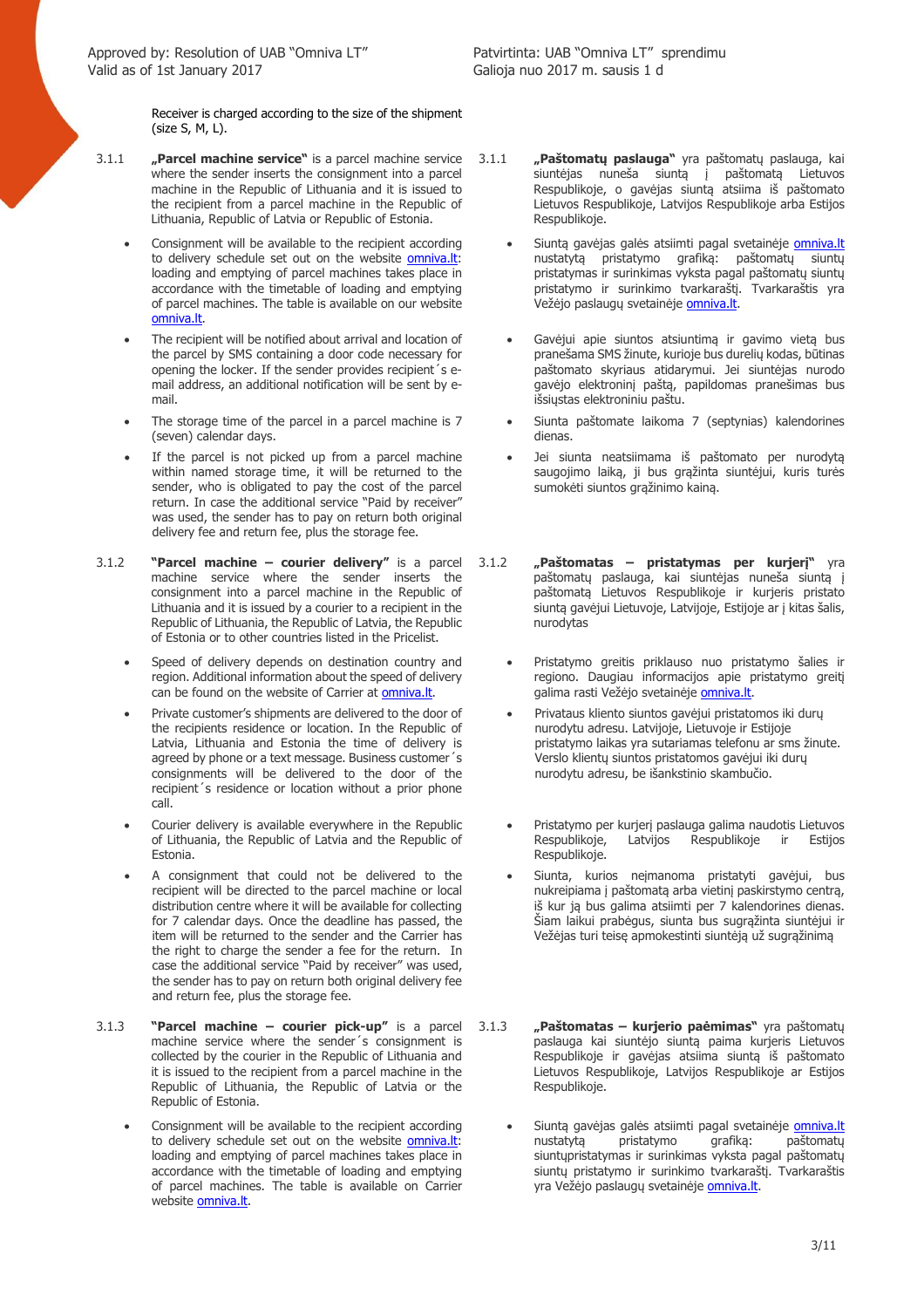- The recipient will be notified about arrival and location of the parcel by SMS containing a door code necessary for opening the locker. If the sender provides recipient's email address, an additional notification will be sent by email.
- The storage time of the parcel in a parcel machine is 7 (seven) calendar days.
- If the parcel is not picked up from a parcel machine within named storage time, it will be returned to the sender, who is obligated to pay the cost of the parcel return. In case the additional service "Paid by receiver" was used, the sender has to pay on return both original delivery fee and return fee, plus the storage fee.
- 3.1.4 **"Parcel machine from sorting centre"** is a parcel machine service where the sender transfers the consignment to distribution centre in the Republic of Lithuania and it is issued to the recipient from a parcel machine in the Republic of Lithuania, the Republic of Latvia or the Republic of Estonia.
	- Consignment will be available to the recipient in any parcel machine on the second day after transfer of the consignment to a sorting centre.
	- The recipient will be notified about arrival and location of the parcel by SMS containing a door code necessary for opening the locker. If the sender provides recipient´s email address, an additional notification will be sent by email.
	- The storage time of the parcel in a parcel machine is 7 (seven) calendar days.
	- If the parcel is not picked up from a parcel machine within named storage time, it will be returned to the sender, who is obligated to pay the cost of the parcel return. In case the additional service "Paid by receiver" was used, the sender has to pay on return both original delivery fee and return fee, plus the storage fee.

- Additional services can be ordered at the business customer e-service or on private customer e-service during the registration of a consignment. If consignment is registered through a parcel machine, additional services cannot be ordered.
- A list of additional services for parcel machine services and the price list are available on Carrier website omniva.lt.
- 3.2.1 **Fragile** is an additional service when the consignment is marked as fragile which ensures a cautious treatment during processing and transportation. This additional service can be used by business customers with pre marked consignments and by private customers with consignments pre-registered on Carrier website omniva.lt.
- 3.2.2 **Cash on delivery** additional service can be used by business customers with pre-labelled consignments.
	- The sender determines the amount of cash on delivery and marks it in Euros on the address card. The maximum sum cannot exceed the value of content of consignment and of the postage combined.
	-
	- The Carrier will transfer the sum to the sender or to the bank account of natural or legal person indicated by the sender.

- Gavėjui apie siuntos atvykimą ir vietą bus pranešta SMS žinute, kurioje bus pateiktas ir spintelės atidarymui reikalingas durelių kodas. Jei siuntėjas pateikia gavėjo el. pašto adresą, papildomas pranešimas bus išsiųstas el. paštu.
- Siunta paštomate bus laikoma 7 (septynias) kalendorines dienas.
- Jei siunta neatsiimama iš paštomato per nurodytą saugojimo laiką, ji bus grąžinta siuntėjui, kuris turės sumokėti siuntos grąžinimo kainą.
- 3.1.4 **"Paštomatas iš rūšiavimo centro"** yra paštomatų paslauga, kai siuntėjas atsiunčia siuntą į siuntų rūšiavimo centrą Lietuvos Respublikoje, o gavėjas ją atsiima iš paštomato Lietuvos Respublikoje, Latvijos Respublikoje arba Estijos Respublikoje.
	- Gavėjas siuntą galės atsiimti iš bet kurio paštomato antrą darbo dieną po siuntos perdavimo į rūšiavimo centrą.
	- Gavėjui apie siuntos atsiuntimą ir gavimo vietą bus pranešama SMS žinute, kurioje bus durų kodas, būtinas paštomato atidarymui. Jei siuntėjas nurodo gavėjo elektroninį paštą, papildomas pranešimas bus išsiųstas elektroniniu paštu.
	- Siunta paštomate laikoma 7 (septynias) kalendorines dienas.
	- Jei siunta neatsiimama iš paštomato per nurodytą saugojimo laiką, ji bus grąžinta siuntėjui, kuris turės sumokėti siuntos grąžinimo kainą.

### 3.2 **Additional services** 3.2 **Papildomos paslaugos**

- Papildomas paslaugas galima užsisakyti Vežėjo elektroninėje verslo klientų savitarnos sistemoje arba privačių klientų el.savitarnos svetainėje siuntos registravimo metu. Jei siunta užregistruojama paštomate, papildomų paslaugų užsisakyti negalima.
- Papildomų paštomatų paslaugų sąrašas ir kainoraštis yra Vežėjo svetainėje **omniva.lt**.
- 3.2.1 **Atsargiai** papildoma paslauga, kai siunta ženklinama kaip dūžtama – taip užtikrinamas saugus elgesys gabenimo ir tvarkymo metu. Ši papildoma paslauga teikiama verslo klientams, naudojantiems iš anksto pažymėtas siuntas ir privatiems klientams, iš anksto užregistravusiems siuntas Vežėjo internetinėje svetainėje omniva.lt.
- 3.2.2 **Išperkamojo mokesčio surinkimas** papildoma paslauga, kuria gali naudotis verslo klientai, naudojantys iš anksto pažymėtas siuntas.
	- Paštomatų paslaugos netaikomos keleto paketų siuntoms. Kiekviena atskira pakuotė siunta laikoma atskira siunta ir jos siuntimas Gavėjui apmokestinmas pagal siuntos dydį (S,M,L dydis)
- The sender pays for postage and COD additional service. Siuntėjas apmoka gabenimo išlaidas ir papildomą COD (išperkamojo mokesčio) paslaugą.
	- Vežėjas perves pinigus siuntėjui arba į siuntėjo nurodytą fizinio ar juridinio asmens banko sąskaitą.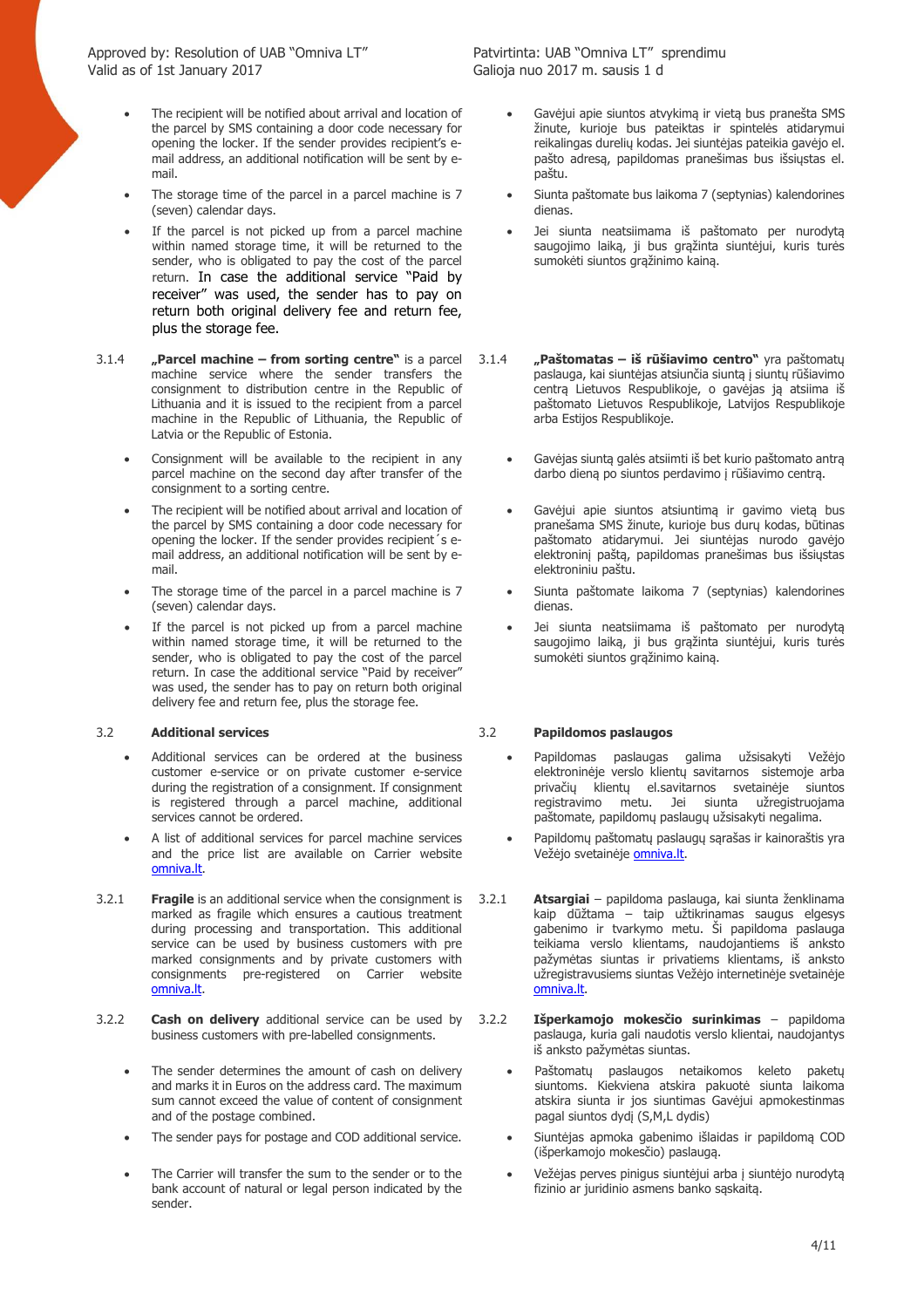- 3.2.3 **Delivery confirmation SMS/e-mail to sender** is an additional service when the sender gets a notification by SMS or e-mail about delivery of the consignment to the recipient.
- 3.2.4 **Return notification – SMS/e-mail** is an additional service which involves sending a notification via e-mail or SMS about the return of the parcel. Mobile number is required in case of SMS notification.
- 3.2.5 **Parcel code – SMS/ e-mail** is an additional service which involves sending a notification via e-mail or SMS with parcel code what can be used to print the parcel label in parcel machine. Mobile number is required in case of SMS notification. Only available in self-service.
- 3.2.6 **Paid by receiver** is an additional service where the recipient of a consignment pays for the postage. In case the recipient refuses to pay, the parcel will not be issued and the sender is obligated to pay for the postage. The service can be ordered by the sender who is a business client.
- 3.2.7 **Insurance** is an additional service where the sender pays the minimum of 1% of the parcel´s value to insure the parcel for its whole value.

Loading and emptying hours of parcel machines are available on Carrier website **omniva.lt**.

### **4 CHANGING THE PRICE LIST AND PRICE FORMATION OF PARCEL MACHINE SERVICES**

- 4.1 Services and additional services of parcel machine services are paid for according to the price list established by the Carrier. Price list is available on Carrier website omniva.lt.
- 4.2 Prerequisite for the use of price list by business customers is handing over pre marked consignments and electronic transfer of parcel information to the Carrier.
- 4.3 About changes in parcel machine service prices Carrier will notify customers on our website. Business customers will be notified about changes in pricing in a written form that can be reproduced (e-mail, note in the invoice or a letter) at least 30 (thirty) calendar days before enforcement of changes.
- 4.4 Users of parcel machine services can pay only non-cash settlements, including a card or mobile payments. The Carrier shall issue a document certifying the payment to the sender.
- 4.5 User of parcel machine service will pay for the service at the time of handing over the consignment or in accordance with a contract between the Carrier and the postal service user.
- 4.6 Consignment cost calculation is based on the size of a parcel machine used (sizes S, M, L). If sorting of the consignment reveals that parcel size determined by the sender did not correspond to the measures of S, M or L sizes, the Carrier has the right to require an additional fee according to real measures of the parcel.

### **5. CONTENTS OF CONSIGNMENT 5. SIUNTŲ TURINYS**

- 5.1 It is prohibited to send the following in consignments: 5.1 Siuntose draudžiami šie dalykai:
	- veapons and parts thereof;  $\qquad \qquad \bullet \qquad$  ginklai ir jų dalys;
- 3.2.3 **Patvirtinimas siuntėjui SMS/el.paštu** yra papildoma paslauga, kai siuntėjas informuojamas apie siuntos pristatymą gavėjui SMS žinute arba elektroniniu paštu.
- 3.2.4 **Grąžinimo pranešimas SMS/el. paštu** yra papildoma paslauga, kai el. paštu ar SMS išsiunčiamas pranešimas apie siuntinio grąžinimą. Jei pasirenkamas SMS pranešimas, reikalingas mobilaus telefono numeris.
- 3.2.5 **Siuntos kodo išsiuntimas SMS/ el. paštu** yra papildoma paslauga, kai el. paštu ar SMS išsiunčiamas pranešimas su siuntos kodu, kurį galima naudoti<br>atsispausdinti siuntos lipduką paštomate. Jei paštomate. Jei pasirenkamas SMS pranešimas, reikalingas mobilaus telefono numeris. Galioja tik savitarnoje.
- 3.2.6 **Apmokėta gavėjo** yra papildoma paslauga, kai siuntos gavėjas apmoka siuntos pašto išlaidas. Gavėjui atsisakius apmokėti pašto išlaidas, siunta nebus išduodama ir siuntėjas turės apmokėti pašto išlaidas. Šią paslaugą gali užsisakyti verslo klientai.
- 3.2.7 **Draudimas** yra papildoma paslauga, kai siuntėjas moka minimalų 1% siuntos vertės mokestį, kad siunta būtų apdrausta visa jos verte.

### 3.3 **Loading and emptying hours of parcel machines** 3.3 **Paštomatų siuntų pristatymo ir surinkimo laikas**

Paštomatų siuntų pristatymo ir surinkimo laikas yra nurodytas Vežėjo internetinėje svetainėje omniva.lt.

### **4. PAŠTOMATŲ PASLAUGŲ KAINORAŠČIO IR KAINŲ NUSTATYMO KEITIMAS**

- 4.2 Už paštomatų paslaugas ir papildomas paslaugas mokama pagal Vežėjo nustatytą kainoraštį. Kainoraštis yra Vežėjo svetainėje **omniva.lt.**
- 4.2 Būtina naudojimosi kainoraščiu sąlyga verslo klientams yra iš anksto pažymėtų siuntų ir elektroninės siuntų informacijos perdavimas Vežėjui.
- 4.3 Vežėjas apie paštomatų paslaugų įkainių pasikeitimus informuos savo svetainėje. Verslo klientai apie įkainių pasikeitimus bus informuojami reprodukuojamu rašytiniu būdu (elektroniniu paštu, žinute sąskaitoje faktūroje arba laišku) ne vėliau kaip 30 (trisdešimt) kalendorinių dienų prieš įsigaliojant pasikeitimams.
- 4.4 Paštomatų paslaugų naudotojai gali mokėti tik negrynaisiais pinigais, įskaitant mokėjimo korteles ir mobiliuosius mokėjimo būdus. Vežėjas pateiks įmoką siuntėjui įrodantį dokumentą
- 4.5 Paštomatų paslaugų naudotojas sumoka už paslaugą siuntos perdavimo metu arba pagal tarp Vežėjo ir vežėjo paslaugų naudotojo galiojančią sutartį.
- 4.6 Siuntos kaina paskaičiuojama pagal naudojamą paštomato spintelės dydį (S, M, L dydžiai). Jei pašto paskirstymo metu nustatoma, kad siuntos dydis nesutampa su S, M, L dydžių išmatavimais, Vežėjas pasilieka teisę reikalauti papildomo mokesčio pagal tikruosius siuntos išmatavimus.

- -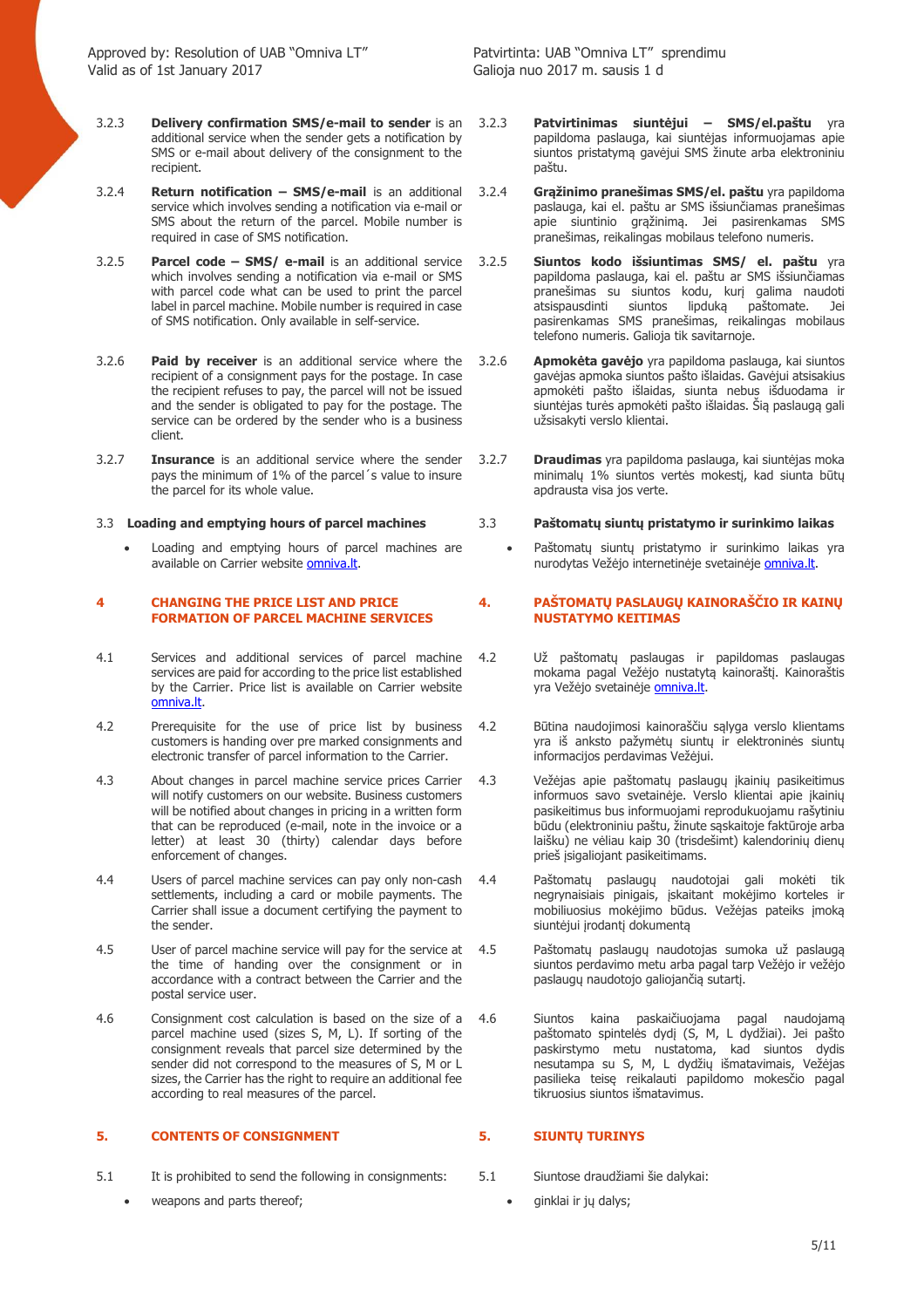Approved by: Resolution of UAB "Omniva LT" Patvirtinta: UAB "Omniva LT" sprendimu Valid as of 1st January 2017 Galioja nuo 2017 m. sausis 1 d

- 
- 
- hazardous substances or substances that explode or ignite easily:
- 
- 
- narcotic or psychotropic substances and medication containing these substances;
- 
- 
- highly perishable foodstuffs; example and the set of the set of the set of the set of the set of the set of the set of the set of the set of the set of the set of the set of the set of the set of the set of the set of the
- 
- 
- items that, due to their characteristics or packaging, may jeopardize the addressee, postal workers, soil or damage other postal items, postal devices or the assets of third parties;
- money; example and the set of the set of the set of the pinigal;
- objects or substances, exportation of which from the Republic of Lithuania or circulation of which in the Republic of Lithuania, in the Republic of Latvia or in the Republic of Estonia is prohibited.

- 6.1 Business clients can hand an order to the courier through business customer e-service, by phone or by an e-mail. Order must include the following information:
	- Sender's name;
	- address;
	- telephone;
	- time;
	- type of the consignment, quantity, weight, special notes.
- 6.2 Private customers can hand an order to the courier in our private customer e-service omniva.lt.

### **7. ACCEPTANCE AND ADDRESSING OF CONSIGNMENT**

- 7.1 Consignments can be handed over to the Carrier: 7.1 Siuntos Vežėjui gali būti perduodamos:
- 7.1.1 in all parcel machines 24 (twenty four) hours a day. Locations of parcel machines are available for inspection on our website **omniva.lt**.
- 7.2 Consignments handed over by a business client must be pre-marked.
- 7.3 Larger quantities of consignments should preferably be handed over in the sorting centre.
- 7.4 Carrier has the right to refuse to accept or forward consignments non-conforming to the requirements provided in present terms and conditions.

### **8. PACKAGING CONDITIONS 8. REIKALAVIMAI PAKUOTEI**

8.1 The sender will choose the packaging for the postal item. Packaging instructions can be found on our website omniva.lt under the name "Packaging and labelling Guide".

- ammunition and parts thereof; šoviniai ir jų dalys;
- cylinders of teargas or nerve gas; ašarinių ar nervų sistemą veikiančių dujų balionai;
	- kenksmingosios medžiagos bei lengvai užsidegančios ir sprogstamos medžiagos;
- poisonous and radioactive substances; nuodingosios bei radioaktyviosios medžiagos;
- biologically infectious substances; biologiškai infekuotos medžiagos;
	- narkotinės ir psichotropinės medžiagos ir vaistai, kurių sudėtyje yra šių medžiagų;
- whole blood or blood components;  $\bullet$  kraujas ir kraujo komponentai;
- acids; rūgštys;
	-
	- live animals, birds, fish, insects; gyvi gyvuliai, paukščiai, žuvys, vabzdžiai;
	- poisonous plants; nuodingieji augalai;
		- daiktai, kurie dėl savo ypatybių ar įpakavimo gali pakenkti adresatui, pašto darbuotojams, dirvožemiui ar sugadinti kitas pašto siuntas, pašto įrangą arba trečiųjų šalių turtą;
		-
		- daiktai ar medžiagos, kurių eksportas iš Lietuvos Respublikos arba cirkuliacija Lietuvos Respublikoje, Latvijos Respublikoje arba Estijos Respublikoje yra draudžiami.

### **6. HANDING ORDER TO THE COURIER 6. UŽSAKYMO PERDAVIMAS KURJERIUI**

- 6.1 Verslo klientai kurjerio užsakymą gali perduoti per Vežėjo elektroninę verslo klientų savitarnos sistemą, telefonuar elektroniniu paštu. Užsakyme turi būti pateikiama ši informacija:
	- Siuntėjo vardas ir pavardė(;
	- adresas;
	- telefonas;
	- laikas;
	- siuntos rūšis, kiekis, svoris, papildomos pastabos.
- 6.2 Sutarties nesudarę klientai kurjerį užsisakyti gali tik privačių klientų savitarnos svetainėje omniva.lt.

### **7. SIUNTOS PRIĖMIMAS IR ADRESAVIMAS**

- 
- 7.1.1 visuose paštomatuose 24 (dvidešimt keturias) valandas per parą. Paštomatų vietų sąrašą galima sužinoti Vežėjo svetainėje **omniva.lt**.
- 7.2 Verslo klientų perduodamos siuntos privalo būti iš anksto pažymėtos.
- 7.3 Pageidautina, kad didesnis siuntų kiekis būtų perduodamas siuntų rūšiavimo centre.
- 7.4 Vežėjas pasilieka teisę atsisakyti priimti ar pristatyti siuntas, jei nesilaikoma būtinųjų sąlygų, pateiktų galiojančiose sąlygose.

8.1 Paštomatų paslaugos siuntos pakuotę pasirenka Siuntėjas. Siuntų pakavimo instrukcija pateikta Vežėjo internetinėje svetainėje.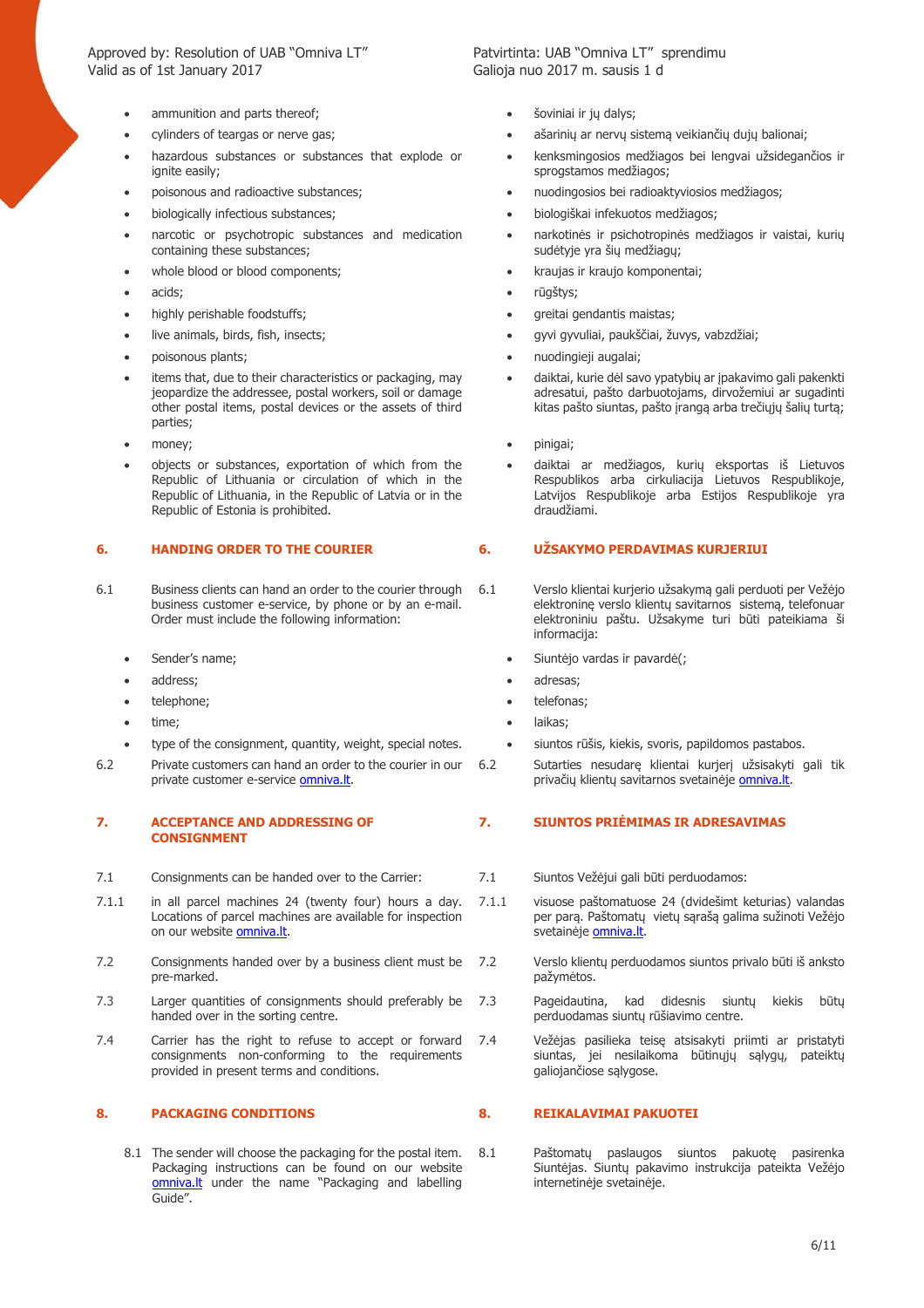8.2 It is prohibited to place a shipment in a parcel machine if its packaging must be crushed for it to fit in a locker.

### **9. DELIVERY AND RETURN OF CONSIGNMENT 9. SIUNTOS PRISTATYMAS IR GRĄŽINIMAS**

- 9.1 Until the consignment is issued, it belongs to the sender. 9.1 Kol siunta neatiduota, ji priklauso siuntėjui.
- 9.2 In case of issuing the consignment from a parcel machine, the recipient is identified by the personal door code which is sent to the recipient by SMS. After typing in the door code, parcel machine will open the door of the cabinet where the consignment is located.
- 9.2.1 The recipient is notified about arrival of the parcel by SMS as soon as parcel reaches the parcel machine. The notifications are forwarded to Estonian, Latvian and Lithuanian phone numbers.
- 9.2.2 The SMS also contains conditions of issuing the parcel: COD if they were requested by the sender.
- 9.2.3 Repeat notification will be sent to the recipient on the 3 (third) calendar day after arrival of the parcel if it has not been issued by that time.
- 9.2.4 The storage time of the parcel is 7 (seven) calendar days. Consignment will be sent back to the sender, if within 7 (seven) calendar days parcel is not issued from the parcel machine. If the parcel cannot be returned to the Sender, it will be stored at the local distribution centre for 2 month. Where within the established time period the sender (addressee) fails to collect the parcel Carrier will act in the line with the postal Law of the Republic of Lithuania.
- 9.2.5 Consignment cannot be redirected from the parcel machine to a post office or delivery by a courier.
- 9.2.6 Return of consignment 9.2.6 Siuntos grąžinimas
- 9.2.6.1 Business clients are offered a service for return of consignments upon a separate agreement with the Carrier, in case of which the recipient has the right to return the consignment to the sender within 14 (fourteen) calendar days.
- 9.2.6.2 The recipient will receive by SMS or by e-mail along with the door code a return code. With this return code the recipient has the right to return consignment to the sender for free.
- 9.2.6.3 The price of the return will form depending on the size of the locker used (Size S, M or L).

### **10. RESOLUTION OF COMPLAINTS AND PETITIONS 10 PRAŠYMŲ IR SKUNDŲ SPRENDIMAS**

- 10.1 The sender or the recipient may submit a written complaint for compensation in case of improper delivery: damage etc. of shipment no later than within 30 days after the date –the shipment was posted.
- 10.2 The sender or the recipient may submit a written complaint for compensation in case of loss or damaged or missing content thereof no later than within 6 months after the date a consignment was posted, presenting the receipt issued by Carrier regarding acceptance of the item for sending.
- 10.3 Complaint or application must be submitted to the Carrier by letter or e-mail. Corresponding contacts are available on our website omniva.lt.
- 10.4 The application must contain the following information: 10.4 Paraiškoje privaloma pateikti šią informaciją:

8.2 Dėti siuntą į paštomatą draudžiama, jei reikia

sulamdyti pakuotę, kad ji tilptų į spintelę.

- 
- 9.2 Jei siunta atiduodama per paštomatą, gavėjas identifikuojamas pagal asmeninį durelių kodą, kuris gavėjui atsiunčiamas SMS žinute. Įvedus durelių kodą, paštomatas atidarys spintelės dureles, kur ir bus siunta.
- 9.2.1 Gavėjui apie siuntos pristatymą bus pranešta iš karto siuntai pasiekus paštomatą. Pranešimai siunčiami Estijos, Latvijos ir Lietuvos telefono numeriais
- 9.2.2 SMS žinutėje pranešama ir apie siuntos atsiėmimo sąlygas: išperkamąjį mokestį, jei jo reikalauja siuntėjas.
- 9.2.3 Pakartotinį pranešimą gavėjas gaus 3 (trečią) kalendorinę dieną po siuntos atsiuntimo, jeigu ji nebuvo tuo metu atsiimta.
- 9.2.4 Siuntos saugojimo trukmė yra 7 (septynios) kalendorinės dienos. Siunta bus grąžinta siuntėjui, jeigu per 7 (septynias) kalendorines dienas siunta bus neatsiimta iš paštomato. Jei siuntos neįmanoma grąžinti siuntėjui, siunta bus saugoma 2 mėnesius vietiniame paskirstymo centre. Jei per nurodytą laikotarpį siuntėjas (adresatas) neatsiims siuntinio, Vežėjas elgsis vadovaudamasis Lietuvos Respublikos pašto įstatymu.
- 9.2.5 Siunta iš paštomato negali būti persiunčiama į paštą ir jos nepristatys kurjeris.
- 
- 9.2.6.1 Verslo klientams siuntos grąžinimo paslauga siūloma pagal atskirą susitarimą su Vežėju – tokiu atveju gavėjas turi teisę grąžinti siuntą per 14 (keturiolika) kalendorinių dienų.
- 9.2.6.2 Gavėjui SMS žinute arba elektroniniu paštu kartu su durelių kodu bus atsiųstas ir grąžinimo kodas. Su šiuo grąžinimo kodu gavėjas turi teisę nemokamai grąžinti siuntą
- 9.2.6.3 Siuntos grąžinimo kaina priklausys nuo naudojamos spintelės dydžio (S, M arba L dydis).

- 10.1 Paštomatų paslaugos netaikomos keleto paketų siuntoms. Kiekviena atskira pakuotė siunta laikoma atskira siunta ir jos siuntimas Gavėjui apmokestinmas pagal siuntos dydį (S,M,L dydis)
- 10.2 Sugadinto ar prarasto turinio atveju siuntėjas arba gavėjas turi teisę ne vėliau kaip per 6 mėnesius nuo siuntos išsiuntimo dienos parašyti skundą dėl žalos atlyginimo ir pateikti Vežėjo išduotą siuntos priėmimo kvitą.
- 10.3 Paraiška arba skundas Vežėjui privalo būti pateikti paštu arba elektroniniu paštu. Adreso informacija skelbiama Vežėjo svetainėje omniva.lt.
	-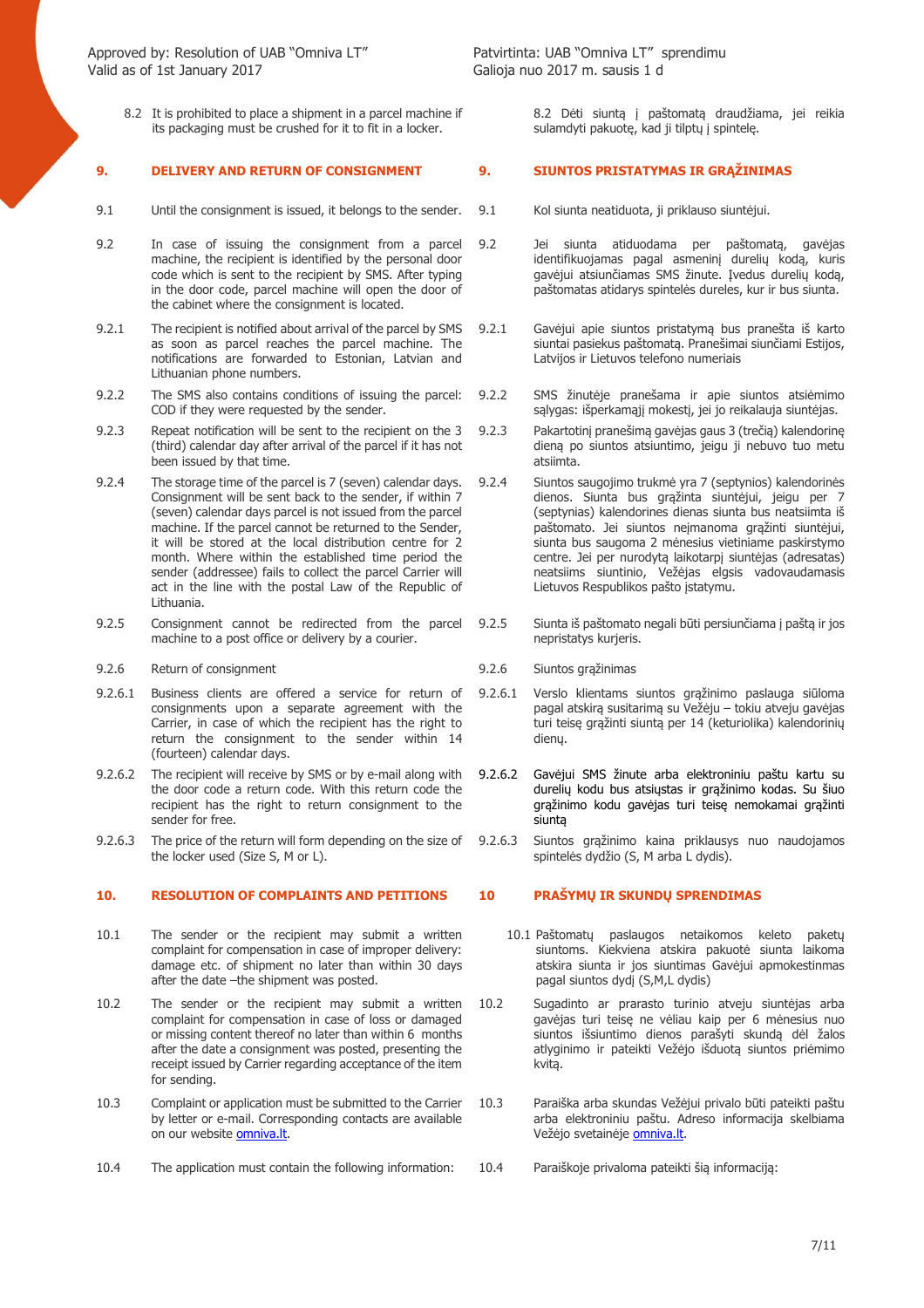- Petitioner's first and last name or business name of legal person, address, phone number, bank account number, if the contents of the application is compensation;
- Details of consignment underlying the application (type of parcel machine service, registry number, name of the starting point distribution centre/parcel machine, date of the dispatch, name of the addressee and address and in case of cash on delivery the sum);
- In case of loss of consignment or its contents, or damage, the application should contain a detailed list of the contents and value of items;
- the manner in which the answer should be given (in oral or written form, by post or by e-mail).
- 10.5 If the user of parcel machine services is submitting application for several consignments that are addressed to different recipients, an application must be submitted for each consignment separately.
- 10.6 Carrier will review the petition as soon as possible but not later than within 10 (ten) days from the date of filing complaint or petition and will answer in a form preferred by the petitioner. If it is not possible to give a conclusive answer within the named timeframe, the petitioner will be notified about this in written form and the final answer will be given within 30 (thirty) calendar days after receipt of the complaint.
- 10.7 If application or complaint cannot be resolved, the petitioner will be given an answer with corresponding explanations (references to valid legal acts or policies).
- 10.8 Person may submit a written complaint to Communications Regulatory Authority on the activity of the Carrier that conflicts with the legislation of the Republic of Lithuania or general conditions or can turn to court to protect their legal rights.

### **11. PROPRIETARY LIABILITY AND CONPENSATION FOR DAMAGE**

- 1.1 The Carrier is liable for proprietary damage that is caused:
- 
- 11.1.2 if consignment is damaged by fault of the Carrier; 11.1.2 jeigu siunta sugadinama dėl Vežėjo kaltės;
- 11.1.3 if the COD amount is not collected from the recipient in full or in part.
- 11.1.4 In case of a delayed shipment, Post's liability is limited to compensating the delivery fee only, and in case the Sender applies for that from Post. A shipment that reaches the destination later than the agreed delivery day is considered delayed shipment.
- 11.2 In case of loss or damaging the consignment the Carrier will carry proprietary liability maximum 320 euros, but not more than the actual amount of damage. In addition the shipping cost will also be reimbursed, if it is paid by the sender or the recipient. The whole sum of compensation shall not be less than double of the costs of dispatch.
- 11.3 In case if the COD amount is not collected from the recipient in full or is collected only in part or in the wrong amount, the Carrier is responsible to the extent of the difference in the collected sum or to the extent of the uncollected amount of the COD payment if the COD sum is not fully collected from the recipient, is not collected at all or is paid incorrectly.

- Pretenziją pateikusio asmens vardą ir pavardę arba juridinio asmens įmonės pavadinimą, adresą, telefono numerį ir, jei paraiška siekiama kompensacijos – banko sąskaitos numerį;
- Su paraiška susijusios siuntos informacija (paštomatu paslaugos rūšį, registracijos numerį, rūšiavimo centro ar paštomato, išsiuntusio siuntą, pavadinimą, siuntimo datą, gavėjo vardą, pavardę, adresą ir išperkamojo mokesčio atveju – pinigų sumą);
- Siuntos ar jos turinio dingimo ar sugadinimo atveju paraiškoje turėtų būti pateiktas išsamus daiktų aprašymas bei jų vertė;
- būdas, kuriuo turėtų būti pateiktas atsakymas (žodžiu ar raštu, paštu arba elektroniniu paštu).
- 10.5 Jei paštomatų paslaugų vartotojas pateikia paraišką dėl kelių skirtingiems gavėjams išsiųstų siuntų, paraiškos turi būti pateikiamos dėl kiekvienos siuntos atskirai.
- 10.6 Vežėjas prašymą pasistengs išnagrinėti kuo greičiau, bet ne vėliau kaip per 10 (dešimt) dienų nuo paraiškos ar skundo pateikimo dienos ir atsakys pretenziją pateikusio asmens pageidautu būdu. Jei per nustatytą laiką nebus galimybės duoti galutinio atsakymo, pretenziją pateikusiam asmeniui apie tai bus pranešta raštu ir atsakymas bus pateiktas per 30 (trisdešimt) kalendorinių dienų po skundo gavimo.
- 10.7 Jei paraiška ar skundas negali būti išspręsti, pretenziją pateikusiam asmeniui bus pateikiamas atsakymas su paaiškinimais (nuorodomis į galiojančius teisinius aktus ir nuostatas).
- 10.8 Asmuo Vežėjo veiksmus, prieštaraujančius Lietuvos Respublikos įstatymams ar bendrosioms sąlygoms, gali apskųsti Ryšių reguliavimo tarnybai arba savo teises ginti kreipdamasis į teismą.

### **11. ATSAKOMYBĖ UŽ NUOSAVYBĘ IR ŽALOS ATLYGINIMAS**

- 11.1 Vežėjas yra atsakingas už turtinės žalos padarymą šiais atvejais:
- 11.1.1 if consignment is lost; 11.1.1 jeigu dingsta registruota ir apdrausta siunta;
	-
	- 11.1.3 jeigu iš gavėjo negaunama viso ar dalinio išperkamojo mokesčio.
	- 11.1.4 Paštomatų paslaugos netaikomos keleto paketų siuntoms. Kiekviena atskira pakuotė siunta laikoma atskira siunta ir jos siuntimas Gavėjui apmokestinmas pagal siuntos dydį (S,M,L dydis)
	- 11.2 Siuntos prarardimo ar sugadinimo atveju Vežėjas prisiima ne didesnę kaip 320 eurų turtinę atsakomybę, bet ne didesnę nei faktinė žalos suma. Taip kompensuojamos siuntimo išlaidos, jei siuntėjas arba gavėjas jas apmokėjo. Visa kompensacijos suma neturi būti mažesnė už dvigubą siuntimo išlaidų sumą.
	- 11.3 Jei iš gavėjo iš dalies ar visiškai negaunamas išperkamasis mokestis arba jei gaunama neteisinga suma, Vežėjas įsipareigoja sumokėti trūkstama pinigų sumą, jeigu buvo sumokėta nepakankama pinigų suma, išperkamasis mokestis iš viso buvo nesumokėtas arba buvo sumokėta neteisinga suma.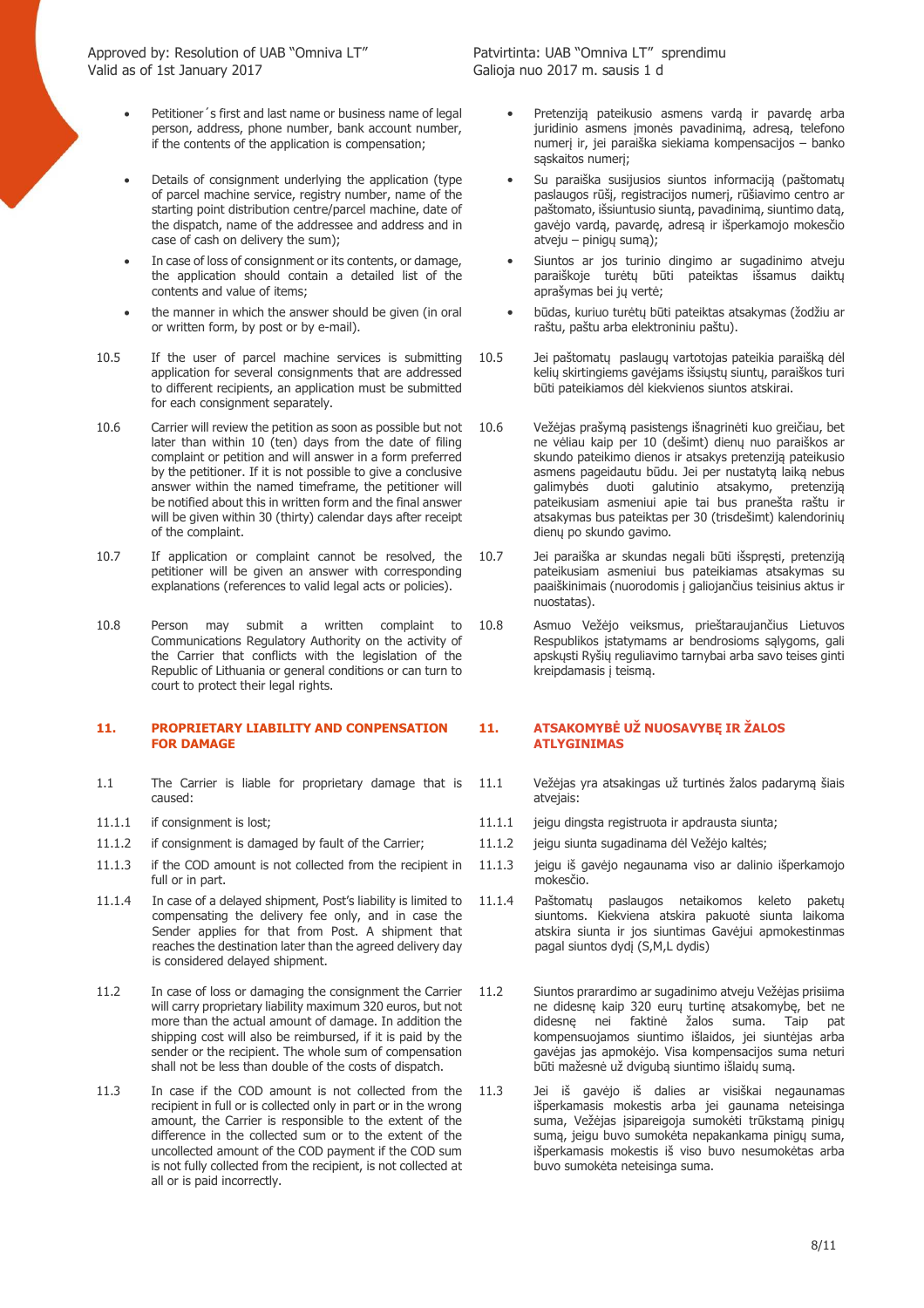- 11.4 In case a parcel issued from a parcel machine is damaged, the recipient must immediately submit a written complaint according to the point 10.
- 11.5 Indirect damage, including lost profits is not compensated.
- 11.6 The sender is responsible for contents of the consignment. If the sender has presented false information on the contents of the parcel, if contents do not meet the general conditions (including shipment of prohibited items) or the packaging and/or special labelling conditions are not met, the sender is holding the full responsibility for damages caused to postal workers, the Carrier or third parties (including fines imposed on the Carrier).
- 11.7 If the shipment is lost or its contents damaged due to the force majeure circumstances, for which compensation is not paid, the sender has the right to refund the paid fees.
- 11.8 In general, the Carrier pays compensation to the sender, who has the right to assign the benefit to the recipient notifying the Carrier about it in the written form. The sender or the recipient may authorise the third party to receive the compensation.
- 11.9 Carrier will pay the compensation within 30 days after it has been revealed, that the consignment has been destroyed or the search results had proven it to be lost.
- 11.10 Compensation will be paid in Euros . Compensation shall be transferred to the beneficiary's bank account.
- 11.11 If after the payment of compensation lost consignment or a part thereof will be found, the Carrier will notify the beneficiary that he is entitled to receive the lost consignment or a part thereof within 3 (three) months if he refunds the compensation paid. If the beneficiary refuses the found consignment or does not respond to Carrier within 10 (ten) working days with a wish to accept the lost consignment, the Carrier will send the same notification to the sender or the recipient (the person, who was not paid the compensation) giving the person the same period to respond.
- 11.12 If the sender and the recipient both refuse the found consignment or do not respond to the notification within the given period, the ownership of consignment will go to the Carrier, who paid the compensation for its loss or destruction.
- 11.13 Carrier is not responsible for: 11.13 Vežėjas neatsako už:
- 11.13.1 cases of force majeure provided in point 11.15 and cases where the Carrier cannot account for consignments due to destruction of legal instruments caused by the force majeure, provided that the Carrier's responsibility is not otherwise proven;
- 11.13.2 loss or damage of a consignment caused by the fault or negligence of the sender or by nature of contents of the consignment;
- 11.13.3 possible damages caused by fluctuations in the temperature;
- 11.13.4 consignments, that contain prohibited items named in present terms and conditions;
- 11.13.5 consignments that are seized in accordance with legislation;
- 11.13.6 consignments that have not been presented inquiries for within 6 (six) months from the day after consignment was dispatched;
- 11.13.7 the sender acting malevolently with the goal to get a compensation
- 11.4 Jei per paštomatą išduota siunta yra sugadinta, gavėjas privalo nedelsdamas pateikti rašytinį skundą kaip nurodyta 10 punkte.
- 11.5 Netiesioginė žala, įskaitant pelno praradimą, yra nekompensuojama.
- 11.6 Siuntėjas yra atsakingas už siuntos turinį. Jeigu siuntėjas pateikia klaidingą informaciją apie siuntos turinį, jeigu turinys neatitinka bendrųjų sąlygų (įskaitant draudžiamų daiktų siuntimą) arba neatitinka pakuotės ir/arba specialiųjų ženklinimo sąlygų, siuntėjas yra visiškai atsakingas už pašto darbuotojams, Vežėjui arba trečiosioms šalims padarytą žalą (įskaitant Vežėjui paskirtas baudas).
- 11.7 Jeigu siunta dingsta arba sugadinama dėl nenumatytų aplinkybių, už kurias nėra kompensuojama, siuntėjas turi teisę atgauti sumokėtas įmokas.
- 11.8 Paprastai Vežėjas už patirtą žalą kompensuoja siuntėjui, kuris turi teisę kompensaciją perleisti gavėjui, apie tai raštu pranešdamas Vežėjui. Siuntėjas arba gavėjas turi teisę leisti kompensaciją gauti trečiajai šaliai.
- 11.9 Kai išaiškės, kad siunta yra sugadinta arba dingusi, Vežėjas kompensuos patirtą žalą per 30 dienų.
- 11.10 Kompensacija mokama eurais. KOmpensacija pervedama į gavėjo banko sąskaitą.
- 11.11 Jei po kompensacijos sumokėjimo randama visa siunta arba jos dalis, Vežėjas informuoja gavėją, kad gavėjas, grąžinęs gautą kompensaciją, per 3 (tris) mėnesius gali atsiimti siuntą arba jos dalį. Gavėjui atsisakius rastos siuntos arba per 10 (dešimt) darbo dienų Vežėjui nepateikus pageidavimo atgauti siuntą, pakartotinai informuos siuntėją arba gavėją (asmenį, negavusį kompensacijos), tam asmeniui suteikdamas tiek pat laiko pateikti atsakymą.
- 11.12 Jeigu rastos siuntos atsisako ir siuntėjas, ir gavėjas arba per suteiktą laikotarpį nepateikia atsakymo, siuntos nuosavybė pereis Vežėjui, sumokėjusiam kompensaciją už jos dingimą arba sugadinimą.
- 
- 11.13.1 11.15 punkte nurodytus nenumatytų aplinkybių atvejus arba atvejus, kai Vežėjas neranda siuntų dėl teisinių dokumentų sugadinimo, sukelto nenumatytų aplinkybių ir nenustačius Vežėjo atsakomybės;
- 11.13.2 siuntos dingimą ar sugadinimą, įvykusį dėl siuntėjo kaltės ar aplaidumo ar dėl siuntoje esančių daiktų;
- 11.13.3 dėl temperatūros svyravimų atsitikusį sugadinimą;
- 11.13.4 siuntas, kuriose yra bendrosiose sąlygose nurodytų draudžiamų daiktų;
- 11.13.5 siuntas, kurios gali būti konfiskuojamos pagal teisės aktus;
- 11.13.6 siuntas, dėl kurių nebuvo teirautasi 6 (šešis) mėnesius nuo jo išsiuntimo dienos;
- 11.13.7 siuntėjas kompensacijos siekia elgdamasis piktavališkai.
- 11.13.8 Jei Siuntėjas ant siuntos pažymėjo neteisingą gavėjo telefono numerį, todėl siunta išduodama trečiajam asmeniui;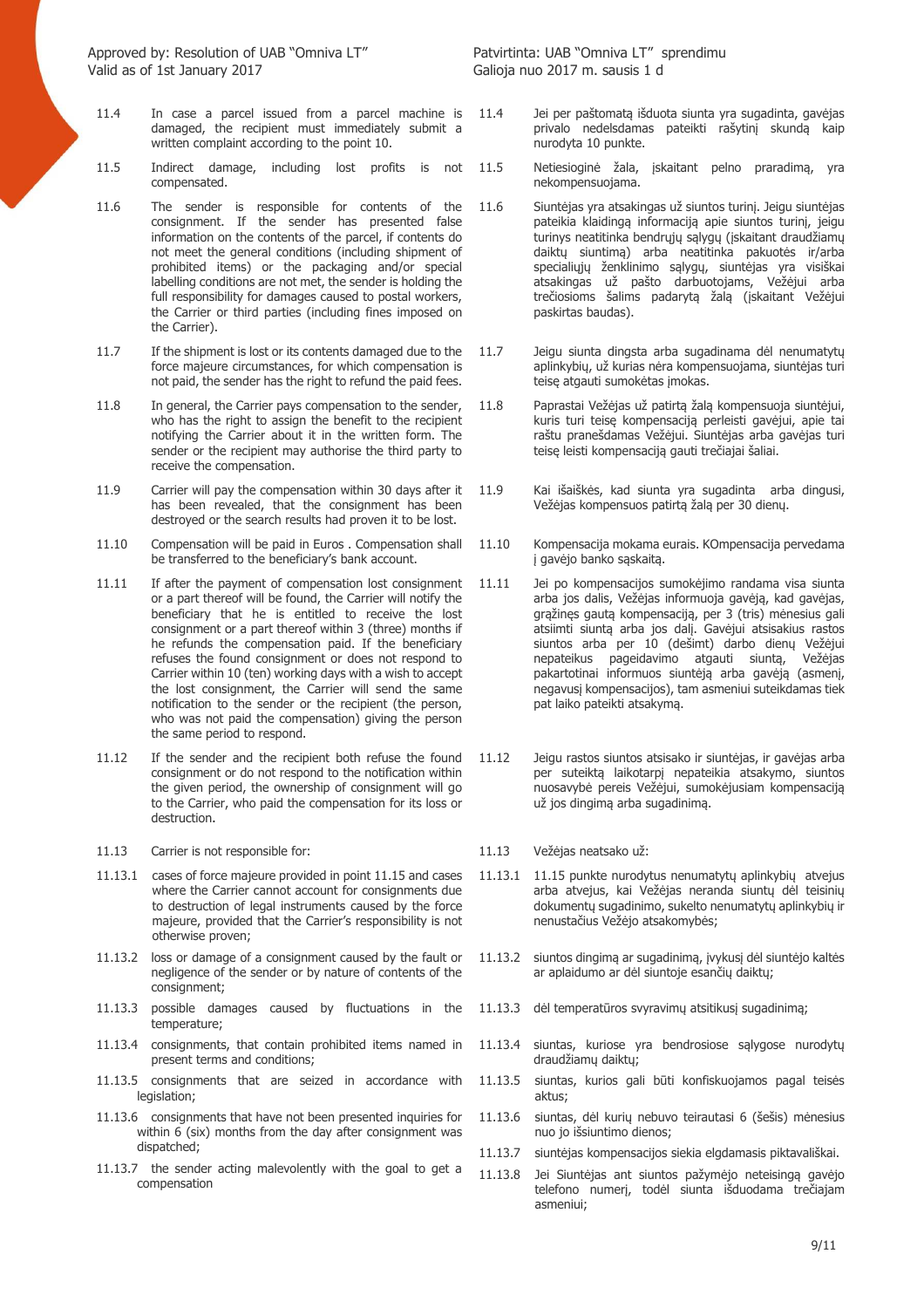- 11.13.8 If the Sender has marked uncorrect phone number of the recipient on the shipment, and therefore the shipment is issued to a third person.
- 11.13.9 If the shipment is not packaged and labelled in accordance with the requirements and the "Fragile" additional service is not used for fragile and delicate items (e.g. glass, ceramics, electronic items, etc.).
- 11.13.10 If the shipment's size is smaller than the minimum measurements of 9 cm (width) and \*14 cm (length)\*2 cm (thickness).
- 11.13.11 If the Sender has not confirmed the handover of the shipment to the Post according to the instructions displayed on the parcel machine screen.
- 11.14 Carrier responsibility will remain in the following cases: 11.14 Vežėjas yra atsakingas šiais atvejais:
- 11.14.1 if damage or deficiency of the consignment is discovered prior or at the time of issue;
- 11.14.2 if in the case of a returned consignment, the sender accepts it with the provision that the consignment is looted or damaged and written complaint according to the point 10 is submitted immediately;
- 11.14.3 if despite the delivery being correctly formulated, the recipient of a consignment, or the sender, if the consignment is returned to the point of origin, notes that he/she has discovered the theft of or damage to the contents of the consignment and written complaint according to the point 10 is submitted immediately;
- 11.14.4 The person applying for compensation must prove that the theft or damage did not occur after the delivery.
- 11.15 Force majeure is a circumstance that the Carrier could not influence and could not reasonably be expected to have taken into consideration or avoided when the contract was signed or non-contractual obligations developed or prevented or overcome its consequences. Force majeure includes, among other things, the occurrence of technical obstructions independent of the carrier, as well as hindrances to the provision of the service caused by natural disasters, catastrophes, adverse weather conditions, results of war or some other extraordinary occurrence that the carrier could not foresee or prevent.

### **12. REGULATION FOR OPENING AND STORING 12. ATIDARYMO, LAIKYMO, PARDAVIMO IR**

- - to protect or to fix condition of content of damaged consignment:
	- in case of doubt that the consignment's content is extant or according to the exterior quality it can be assumed that content has been despoiled or that other consignments are in jeopardy;
	- to avert possible physical danger arising from consignment to persons or items;
	- in case delivery of consignment is impossible. The delivery is impossible in situation, when it has been impossible for the Carrier to deliver the consignment to the sender or to return to the recipient and consignment storage time has been passed.
- 12.2 Consignments undelivered due to the impossibility of delivery and removed articles shall not be stored longer than 2 months. Where within the established time period the sender (addressee) fails to collect the parcel Carrier will act in the line with the postal Law of the Republic of Lithuania.

- 11.13.9 Jei siunta nėra supakuota, bei paženklinta etiketėmis pagal reikalavimus ir papildoma paslauga<br>"Atsargiai"nenaudojama trapiems ie lengvai "Atsargiai"nenaudojama trapiems ie lengvai pažeidžiamiems daiktams (pvz., stiklui, keramikai, elektroniniams prietaisams ir pan.)
- 11.13.10 Jei siuntos dydis mažesnis už minimalius matmenis 9 cm (plotis)x14 cm (ilgis)x2 cm (storis)
- 11.13.11 Jei siuntėjas nepatvirtino siuntos perdavimo paslaugos teikėjui, vadovaudamasis instrukcijomis, rodomomis paštomato ekrane.
- 
- 11.14.1 jei siuntos sugadinimas arba trūkumas nustatomas iki siuntos išdavimo;
- 11.14.2 jei siunta yra grąžinama, bet siuntėjas, atsiimdamas siuntą, nurodo, kad ji yra išgrobta arba sugadinta ir nedelsiant pateikia rašytinį skundą kaip nurodyta 10 punkte;
- 11.14.3 jei nepaisant sklandaus siuntinio pristatymo, siuntos gavėjas ar siuntėjas, jei siunta grąžinama, atkreipia dėmesį į siuntos turinio vagystę ar sugadinimą ir nedelsiant pateikia rašytinį skundą kaip nurodyta 10 punkte.
- 11.14.4 Asmuo, siekiantis kompensacijos, turi įrodyti, kad vagystė arba sugadinimas įvyko ne po pristatymo.
- 11.15 Nenumatyta aplinkybė yra aplinkybė, kuriai Vežėjas neturėjo įtakos ir į kurią realiai negalėjo atsižvelgti arba jos išvengti sutarties pasirašymo ar nesutartinių prievolių sudarymo metu arba užkirsti jai kelią ar išvengti jos padarinių. Be kitų dalykų, į nenumatytas aplinkybes įeina nuo vežėjo nepriklausančių techninių kliūčių atsiradimas, taip pat paslaugos teikimui trukdančios stichinės nelaimės, katastrofos, nepalankios oro sąlygos, karas arba bet kuri kita ypatinga aplinkybė, kurios vežėjas negalėjo numatyti ar jai užkirsti kelią.

# **SUNAIKINIMO TAISYKLĖS**

- 12.1 The Carrier has rights to open consignment: 12.1 Vežėjas turi teises atidaryti siuntą šiais atvejais:
	- kad galėtų apsaugoti ar sutaisyti sugadintos siuntos turinį;
	- jeigu kyla abejonės dėl siuntos turinio išlikimo arba, sprendžiant iš išorinės kokybės, galima manyti, kad turinys yra išplėštas arba kelia pavojų kitoms siuntoms;
	- siekiant išvengti siuntos keliamo pavojaus aplinkiniams ar daiktams;
	- jeigu neįmanoma pristatyti siuntos. Pristatymas yra neįmanomas, kai Vežėjas nebeturi galimybės perduoti siuntos nei gavėjui, nei jos grąžinti siuntėjui ir kai pasibaigia siuntos saugojimo laikas.
	- 12.2 Siuntos, nepristatytos nesant galimybių jas pristatyti, ir pašalinti daiktai saugomi ne ilgiau nei 2 mėnesius. Jei per nurodytą laikotarpį siuntėjas (adresatas) neatsiims siuntinio, Vežėjas elgsis vadovaudamasis Lietuvos Respublikos pašto įstatymu.